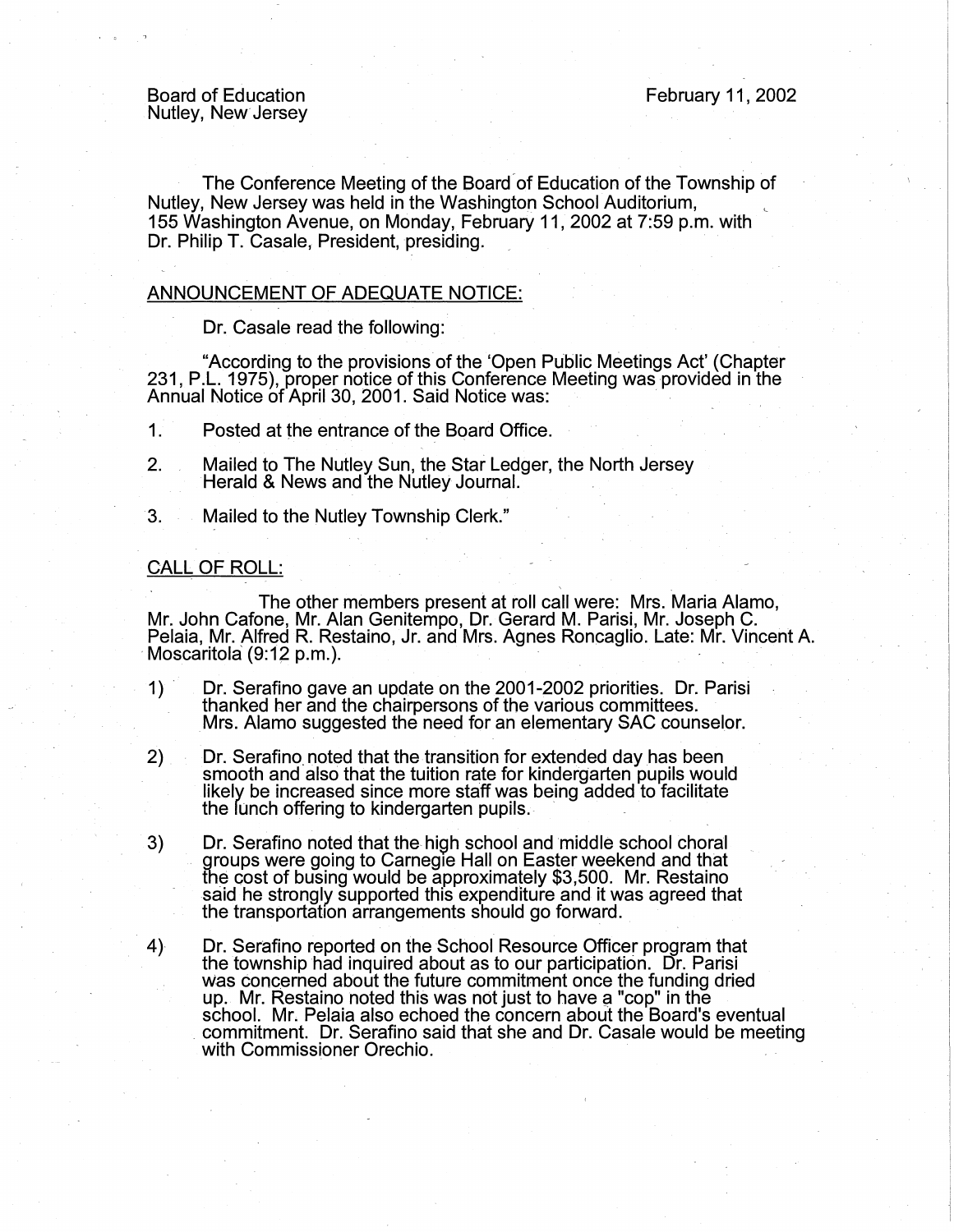5) Dr. Casale asked the Board for permission to allow public participation on the next iteni -- what the next step was for the referendum. The Board agreed to allow public comment.

Dr. Casale said he had a meeting witn the Mayor and asked for his and other Commissioner's involvement in our next move. The Mayor said he needed to clarify this with the township attorney before anything could take place. .

Mr. Pelaia asked what had happened regarding the survey. He was concerned about the date of return. He also wanted to know how it will be tallied. Dr. Serafino said that Dr. Vivinetto is coordinating this and also that she might seek assistance from the PTO's.

Mr. Genitempo was concerned about the time frame if we wanted to hold the referendum in April. Dr. Casale said we should be prepared to go in April, but look to the public for input.

Mr. Pelaia said he did not want to consider any more changes until he hears from the public via the survey. Mr. Cafone said that the survey was a good idea and that we need to be cautious before making the next move.<br>He hoped there would be a large response to the survey.

Mr. Restaino said he felt that in light of the results on January 22, perhaps April was too aggressive a time for the next referendum. He also wanted to know if the architect was responsible for the public relations campaign.

Dr. Casale asked Mr. Sincaglia to detail some cost items that might be considered to be removed ifthe Board so chose. Mr. Sincaglia noted that removing the high school library project, the weight room and the Oval would save about 2.8 million dollars, but only provide a net savings of slightly 2 million due to the lost state aid. He later added that removing the air conditioning from the elementary auditoriums would yield a net savings of only \$122,000.

Mr. Pelaia said he wanted to see other options for consideration of removal. Mr. Sincaglia commented that it was not always easy to list items because one part of a plan can impact on another.

Dr. Serafino noted that the project was primarily academically driven - mentioning the science labs as a specific example. .

Mr. Genitempo suggested looking at other alternatives including the length of the bond issue. Mr. Sincaglia provided some tentative information on 30 year payment schedules noting-he had consulted with the bond counsel and district auditors. Mr. Restaino and Mr. Pelaia both said they wanted more cost information about specific program items.

Mr. Joe Mattiucci, strongly cautioned the Board to not start cutting what he felt was a sound plan. He said he had faith in what was proposed and saw it as a need for the children.

Mr. Moscaritola entered at 9:12 p.m.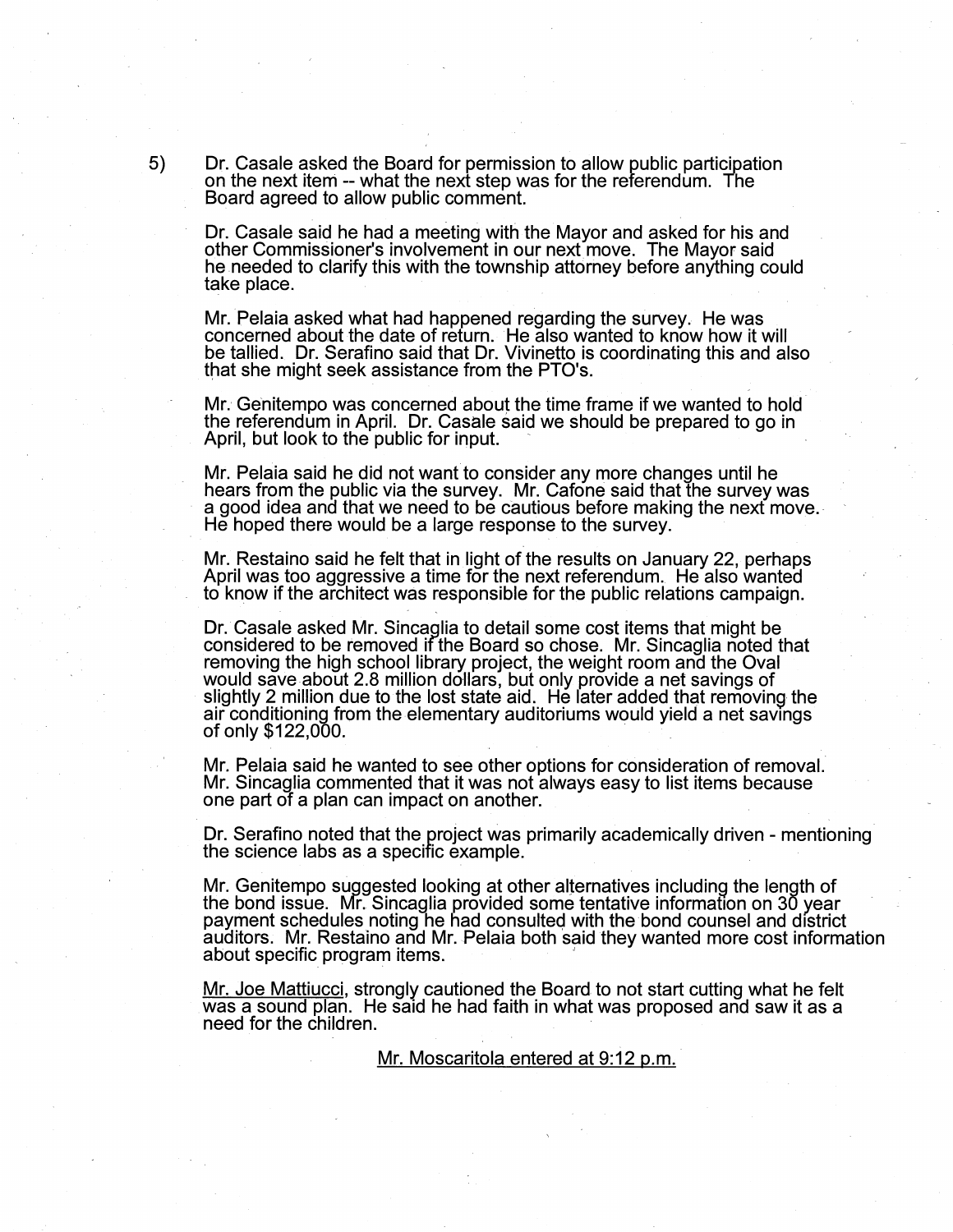Carmine Alessio, wanted to know if property tax payers would be tallying the surveys. Dr. Casale said he could not understand the question unless Mr. Alessio was questioning the integrity of those people who would be doing this work.

Diane Palladino, who served on the original Ad-hoc Committee suggested showing the existing conditions in the schools. She also felt that the ballot language needed to be clarified as to what would happen in the event the state did not provide the promised share.

Dr. Casale said we may want to consider a public relations firm to assist us.

Tina Nocera, wanted to know what we are hearing from people who voted "no". Dr. Casale said he hoped that the survey would give us more detailed answers.

Dr. Catone said that perhaps we need to consider doing the work in stages, perhaps starting with Franklin Middle School.

Mr. Moscaritola said that staging the work might sound like a good idea, but it was doubtful that state money would be available for future stages.

Mr. Pelaia noted that the entire Board voted for this referendum and now we are embarking on a survey. He said we should refrain from looking forward until we see the results.

Mrs. Roncaglio asked Mr. Sincaglia if there had been opportunities to get more state money by a different design. Mr. Sincaglia said that the only exception would have been the science rooms at Franklin Middle School which would have been wrong from an educational point of view which is why the architect did not propose it that way.

Mr. Genitempo said that as a Board we have to do what we think is right, not<br>simply respond to what some people are saying. He said that many people who voted did so without obtaining information. Mrs. Nocera stated she agreed<br>with this statement.

Mr. Jack Magnifico, said that people have to know what we are trying to accomplish.

Dr. Parisi said that there was some confusion about the ballot. He also said he had heard that there could be code issues that our plans don't meet.

Dr. Serafino commented that the plan was driven, in large part, by enrollment growth of over 800 pupils in the last 12 years.

Frank Palladino, said that many people simply did not know what was being proposed, and we must go out and speak to other people.

Mr. Restaino said we were supposed to contact organizations, but there had been no follow through. Mr. Genitempo volunteered to help reach out to various town groups.

Brenda Sherman, asked the Board to realize that failing the first time was not the end of the world. She said that parents should be shown what the conditions are in the schools to see our needs.